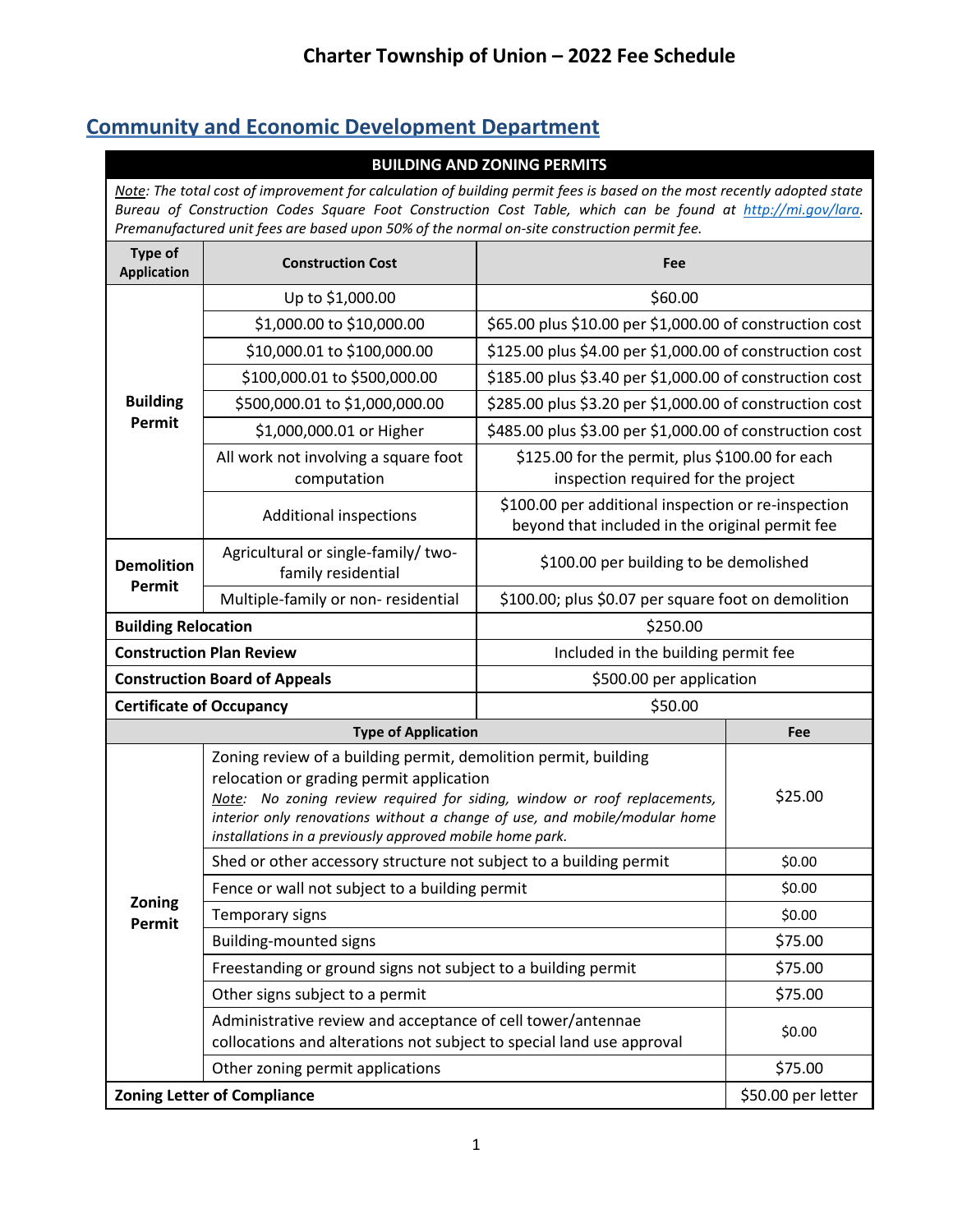| PLANNING COMMISSION, ZONING BOARD OF APPEALS, AND OTHER REQUESTS                                                     |                                                    |                                       |                                                                                                   |                         |                                            |
|----------------------------------------------------------------------------------------------------------------------|----------------------------------------------------|---------------------------------------|---------------------------------------------------------------------------------------------------|-------------------------|--------------------------------------------|
| <b>Type of Application</b>                                                                                           |                                                    |                                       |                                                                                                   | <b>Review Fee</b>       | <b>Additional</b><br><b>Escrow Deposit</b> |
|                                                                                                                      |                                                    |                                       | <b>Minor Site Plan</b>                                                                            | \$225.00                |                                            |
|                                                                                                                      |                                                    | Preliminary Condominium Site Plan     |                                                                                                   |                         |                                            |
| <b>Site Plan</b>                                                                                                     |                                                    |                                       | Other Preliminary Site Plan                                                                       | \$650.00                |                                            |
| <b>Review</b><br>(per contiguous<br>tract of land)                                                                   |                                                    |                                       | Final Condominium Site Plan and Condominium Master<br>Deed and Bylaws                             | \$750.00                | \$1,000.00                                 |
|                                                                                                                      |                                                    |                                       | <b>Other Final Site Plan</b>                                                                      | \$650.00                |                                            |
|                                                                                                                      |                                                    |                                       | Amendment to an approved site plan                                                                | Same as new application |                                            |
| <b>Special Use</b>                                                                                                   |                                                    |                                       | Adult foster care large group home, group child day<br>care home, and home-based limited business | \$325.00                | \$500.00                                   |
| Permit                                                                                                               |                                                    |                                       | New cell towers and "Standard B" tower projects                                                   | \$1,000.00              |                                            |
| (per contiguous<br>tract of land)                                                                                    |                                                    |                                       | All other new applications                                                                        | \$950.00                | \$500.00                                   |
|                                                                                                                      |                                                    |                                       | Amendment to an approved permit                                                                   | Same as new application |                                            |
| <b>Subdivision</b>                                                                                                   |                                                    | <b>Preliminary Plat</b>               |                                                                                                   |                         | \$1,000.00                                 |
| Plat                                                                                                                 | <b>Final Plat</b>                                  |                                       |                                                                                                   | \$650.00                | \$1,000.00                                 |
| Private Road Plan Approval for projects not otherwise subject to site<br>plan or subdivision plat approval.          |                                                    |                                       | \$750.00                                                                                          | \$1,000.00              |                                            |
| Stormwater Management Plan Approval for projects not otherwise<br>subject to site plan or subdivision plat approval. |                                                    |                                       | \$650.00                                                                                          | \$500.00                |                                            |
| <b>Rezoning</b>                                                                                                      |                                                    |                                       |                                                                                                   | \$950.00                | \$900.00                                   |
| <b>Text Amendment</b>                                                                                                |                                                    |                                       |                                                                                                   | \$850.00                | \$900.00                                   |
|                                                                                                                      |                                                    |                                       | Planned Unit Development (PUD) (per contiguous tract of land)                                     | \$1,350.00              | \$1,000.00                                 |
|                                                                                                                      | <b>Home Occupation</b>                             |                                       | <b>New Application (Planning Commission)</b>                                                      | \$325.00                |                                            |
|                                                                                                                      | Permit                                             | Annual Renewal (Zoning Administrator) |                                                                                                   | \$25.00                 | --                                         |
|                                                                                                                      |                                                    |                                       | <b>Extraction Permit</b> (per contiguous tract of land)                                           | \$1,350.00              | \$1,000.00                                 |
|                                                                                                                      | <b>Planning Commission Special Meeting Request</b> |                                       |                                                                                                   | \$825.00                | --                                         |
|                                                                                                                      | Variances<br>(per variance)                        |                                       | Agricultural or single/two-family residential                                                     | \$350.00                |                                            |
| Zoning<br><b>Board of</b><br><b>Appeals</b>                                                                          |                                                    |                                       | Multiple-family or non-residential                                                                | \$450.00                |                                            |
|                                                                                                                      | Administrative appeal                              |                                       |                                                                                                   | \$350.00                |                                            |
|                                                                                                                      | Interpretation                                     |                                       |                                                                                                   | \$750.00                | --                                         |
|                                                                                                                      | Other applications                                 |                                       |                                                                                                   | \$750.00                | --                                         |
|                                                                                                                      |                                                    |                                       | Special meeting request                                                                           | \$650.00                |                                            |

# **Community and Economic Development Department**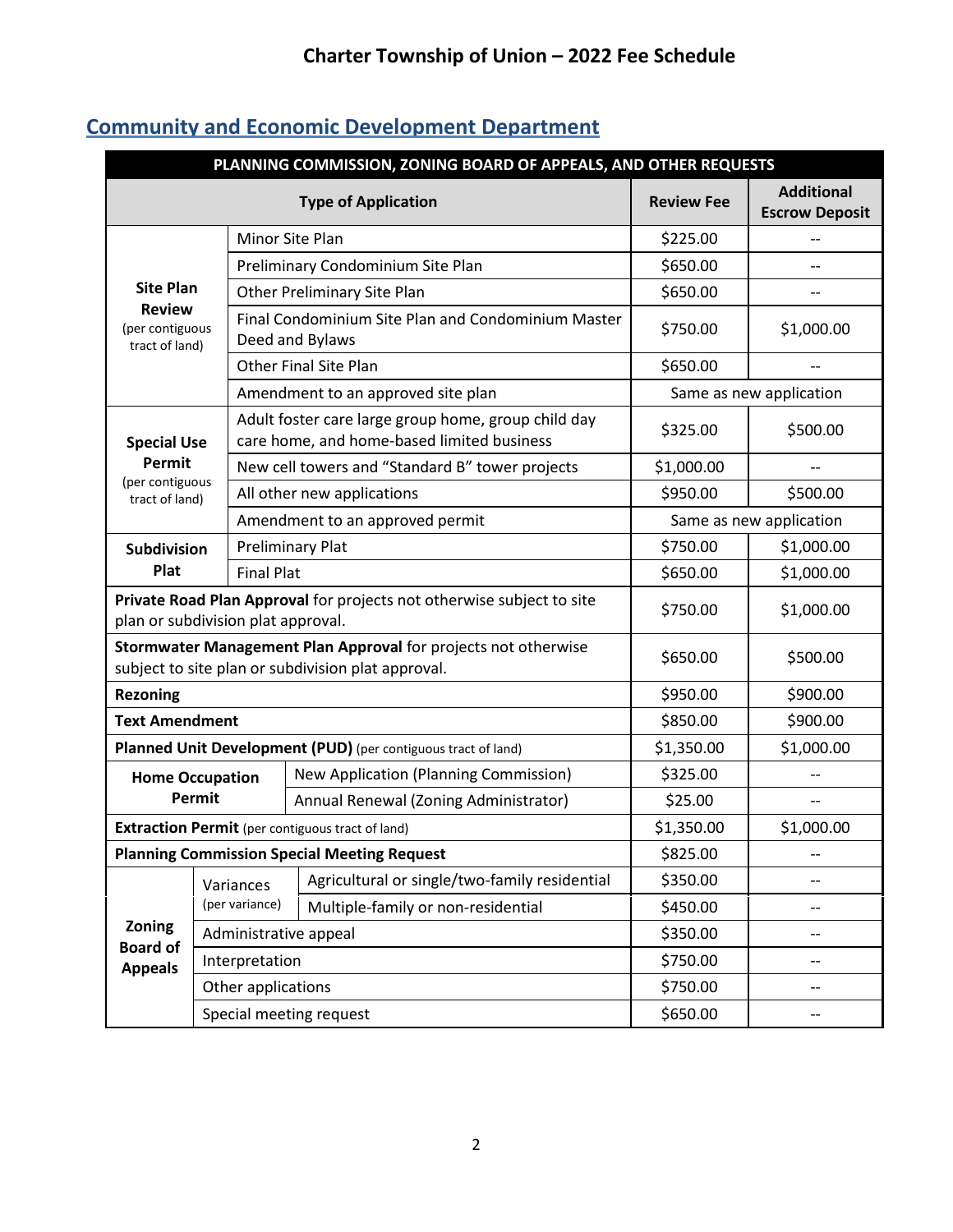# **Community and Economic Development Department**

| <b>HOUSING LICENSING AND RENTAL INSPECTIONS</b>                                                                                        |                                                         |                                                                                                                                      |                                                                                                  |                                                                                        |          |  |  |
|----------------------------------------------------------------------------------------------------------------------------------------|---------------------------------------------------------|--------------------------------------------------------------------------------------------------------------------------------------|--------------------------------------------------------------------------------------------------|----------------------------------------------------------------------------------------|----------|--|--|
|                                                                                                                                        | <b>Housing Licensing and Rental Inspection Services</b> |                                                                                                                                      |                                                                                                  |                                                                                        | Fee      |  |  |
| <b>Rental Certification</b><br>and Inspection Fees<br>(includes up to<br>two visits)                                                   |                                                         | Single-family                                                                                                                        |                                                                                                  | \$53.00 per unit                                                                       |          |  |  |
|                                                                                                                                        |                                                         | Two-family or duplex                                                                                                                 |                                                                                                  | \$78.00 per two-family or duplex building                                              |          |  |  |
|                                                                                                                                        |                                                         | Multiple-family (3+ units)                                                                                                           |                                                                                                  | \$24.00 per unit                                                                       |          |  |  |
|                                                                                                                                        |                                                         | Hotel or motel                                                                                                                       |                                                                                                  | \$15.00 per unit                                                                       |          |  |  |
|                                                                                                                                        |                                                         | Fee for certification and inspection of a<br>rental unit operating without certification<br>in violation of the Rental Housing Code. |                                                                                                  | \$250.00 per unit                                                                      |          |  |  |
| <b>Re-Inspection Fees</b>                                                                                                              |                                                         | Each re-inspection (after two initial visits)                                                                                        |                                                                                                  | \$30.00 per re-inspected unit                                                          |          |  |  |
| <b>Violations, Late</b>                                                                                                                |                                                         | Civil infraction notices and citations                                                                                               |                                                                                                  | Per the Fee Schedule and the Municipal<br><b>Ordinance Violations Bureau Ordinance</b> |          |  |  |
| <b>Fees, and Appeals</b>                                                                                                               |                                                         | Late fee                                                                                                                             |                                                                                                  | \$10.00 per unit per month                                                             |          |  |  |
|                                                                                                                                        |                                                         | Housing Board of Appeals application                                                                                                 |                                                                                                  | \$500.00 per application                                                               |          |  |  |
| <b>OTHER PERMITS AND APPROVALS</b>                                                                                                     |                                                         |                                                                                                                                      |                                                                                                  |                                                                                        |          |  |  |
| <b>Type of Application</b>                                                                                                             |                                                         |                                                                                                                                      |                                                                                                  | Fee                                                                                    |          |  |  |
| Grading                                                                                                                                |                                                         | per an approved site plan                                                                                                            |                                                                                                  | \$50.00                                                                                |          |  |  |
| Permit                                                                                                                                 |                                                         | other grading activities                                                                                                             | \$450.00                                                                                         |                                                                                        |          |  |  |
| <b>Unregulated Permit</b>                                                                                                              |                                                         | Applicants for after-the-                                                                                                            | Started but not completed without the required permit                                            |                                                                                        |          |  |  |
| <b>Activity and After-</b><br>the-Fact Permits and                                                                                     |                                                         | fact permits or approvals<br>for any regulated activity                                                                              | or approval will be charged 150% of the applicable fee.                                          |                                                                                        |          |  |  |
| <b>Approvals</b>                                                                                                                       |                                                         | that is:                                                                                                                             | Completed without the required permit or approval will<br>be charged 200% of the applicable fee. |                                                                                        |          |  |  |
| <b>Temporary</b>                                                                                                                       |                                                         | Temporary structure                                                                                                                  | \$200.00                                                                                         |                                                                                        |          |  |  |
| Use or                                                                                                                                 |                                                         | Yard/garage sale or non-profit event                                                                                                 |                                                                                                  |                                                                                        | \$0.00   |  |  |
| <b>Structure</b>                                                                                                                       |                                                         | Other temporary use or event                                                                                                         |                                                                                                  |                                                                                        | \$25.00  |  |  |
| MUNICIPAL ORDINANCE VIOLATIONS BUREAU<br>SCHEDULE OF CIVIL FINES AND COSTS                                                             |                                                         |                                                                                                                                      |                                                                                                  |                                                                                        |          |  |  |
| <b>Offense</b><br><b>Fine or Cost</b>                                                                                                  |                                                         |                                                                                                                                      |                                                                                                  |                                                                                        |          |  |  |
| First violation within a three (3) year period                                                                                         |                                                         |                                                                                                                                      |                                                                                                  | \$50.00                                                                                |          |  |  |
| Second violation within a three (3) year period                                                                                        |                                                         |                                                                                                                                      |                                                                                                  |                                                                                        | \$100.00 |  |  |
| Third violation within a three (3) year period                                                                                         |                                                         |                                                                                                                                      |                                                                                                  |                                                                                        | \$250.00 |  |  |
| Fourth violation and any subsequent violation within a three (3) year period                                                           |                                                         |                                                                                                                                      |                                                                                                  | \$500.00                                                                               |          |  |  |
| Late fee for any fine paid to the Bureau more than ten (10) calendar days<br>after the date of service for the civil infraction notice |                                                         |                                                                                                                                      |                                                                                                  | \$20.00                                                                                |          |  |  |